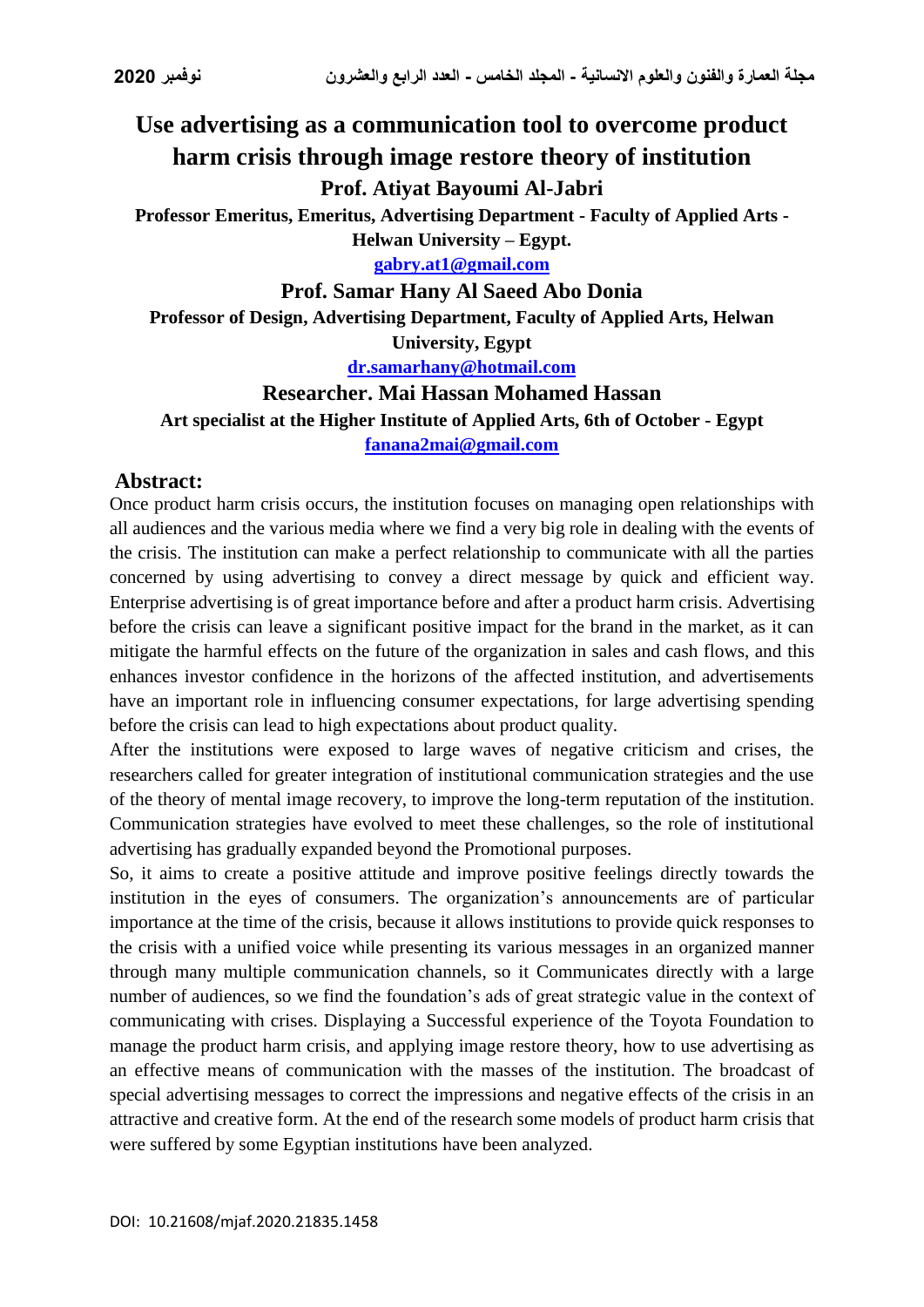# **Keywords:**

Advertising - crisis communication - product harm crisis - image restore theory.

# **Research problem:**

The product harm crisis greatly damages its reputation and its position in the marketing institution, which makes it search for the fastest and best solutions in order to control the situation and reduce the negative effects caused by the crisis and restore the positive image of it, hence the problem of the research appears in an attempt to answer the following questions:

- What is the impact of the product harm crisis on brand and customer perception?
- How can an organization use strategies of image theory in a time of product damage crisis?

 What is the role of advertising before and after the product harm crisis and its impact on the organization, and how is it used to solve and manage the product damage crisis that the organization is being exposed to?

### **Research Goals:**

The research aims to highlight the role of advertising with theoretical strategies to restore the image to overcome the enterprise product harm crisis.

## **Research imposition:**

The research assumes that advertising contributes as a means of communication during the product harm crisis to restore the positive image of the institution, as it can broadcast certain advertising messages that correct the impressions and negative effects of the crisis in an attractive and creative way.

#### **Research methodology:**

The research followed the inductive method in collecting information and data for the theoretical study, then the descriptive approach to describing and analyzing selected models from the Egyptian crises to which the institutions are exposed.

#### **Theoretical Framework:**

#### **1. Crisis Advertising:**

It is the advertisement that depends on the design of its advertising message on the sympathy of the public and that is the opposite of the commercial advertisement for different products, which plays its main role in promoting and selling the product, and the crisis announcement is the main communication port available to institutions as a mean to restore the mental image and improve its reputation, and its purpose is the desire to defend its position and Promote a specific point of view and convince the public of it.<sup>4</sup>

#### **2. Image restoration theory:**

The image recovery theory is primarily a descriptive theory, used to analyze various strategies for image reform and is used in specific situations (crises), where the senior management of the institution evaluates the strengths and weaknesses of communication efforts during the crisis and merges them with the strategy to reform the appropriate image of the crisis, and in the end we can say that the image reformation theory has made great progress in the study of crisis communication and has a great impact in repairing the reputation of institutions, and remains one of the most prevailing theories to study crisis communication.<sup>4</sup>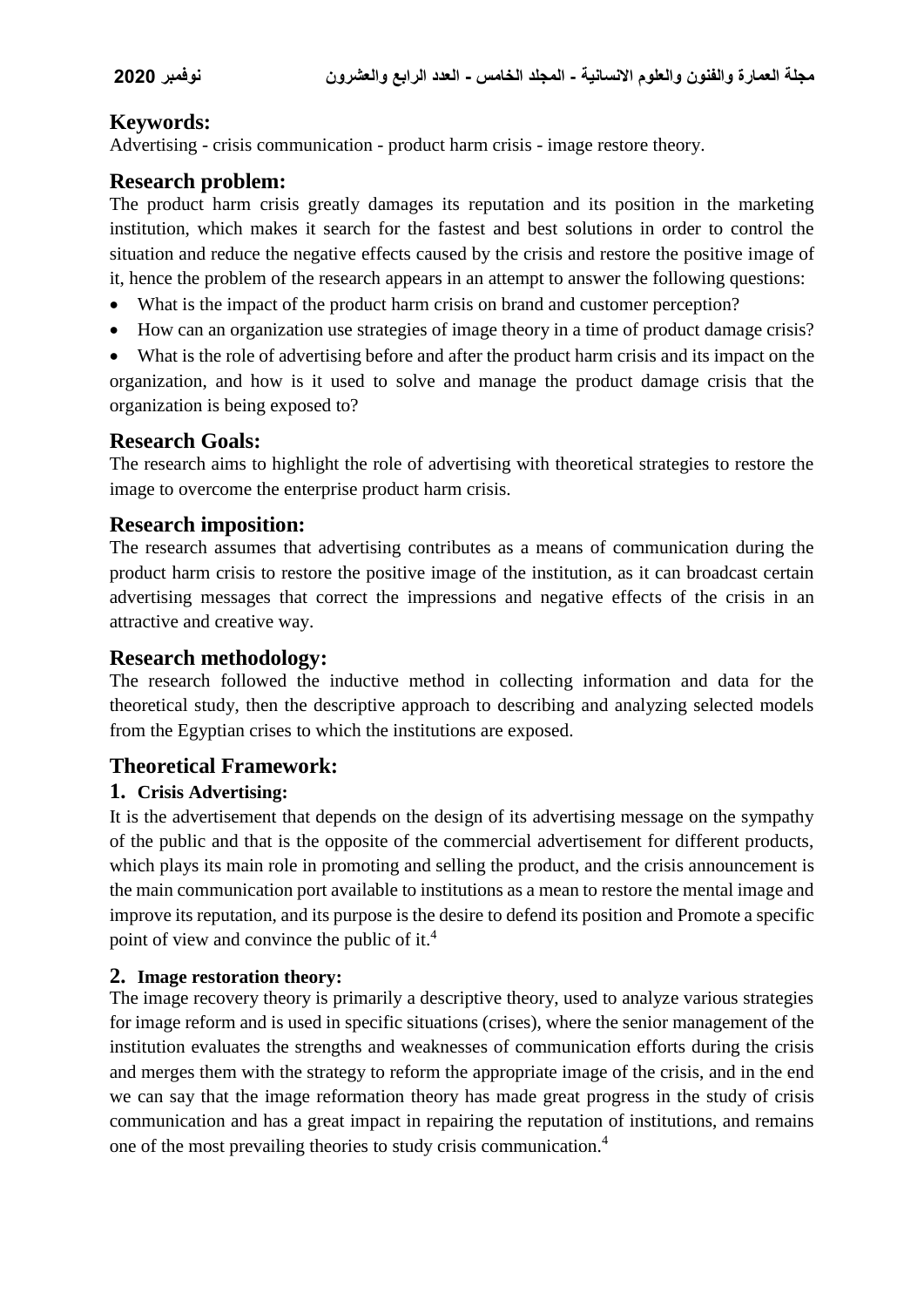#### **3. The importance of institution image in the crisis:**

Given the great importance that the mental image of any institution represents, as well as reputation, especially in times of crisis, because the image is among the mechanisms that accept the institution among its fans, and in this way it can be considered the trump card financially and competitively.

The value of the reputation can be half of the capital of the company or more, for example an institution (Coca-Cola) whose brand value exceeds 95% of its capital. The image of the institution is the product of all past and present perceptions, preferable and not misleading, that constitute the direction of a particular institution.

At the time of the crisis, the image that individuals own about the institution is affected, which makes the overall image of the institution accountable, and therefore it must enhance and multiply the position of the brand as well as the image of the institution.<sup>4</sup>

#### **4. Product harm crisis:**

This crisis is a separate incident for some of the products of a brand, where these products are defective or dangerous to human health, and this type of crisis is considered the most common and frequent in the world, we have witnessed the recall of many products by manufacturers or suppliers or retailers due to product defects, contamination, product manipulation or other potential damage that products can cause to consumers.<sup>9</sup>

### **5. Product harm crisis and its impact on the brand:**

During a product harm crisis and negative brand-related information, it may cause consumers to reassess their purchasing decision criteria in order to reduce the risk of using a defective product, so the customer evaluates the value of the product again after the crisis, not only in terms of functionality and expected costs, but also in terms of enjoyment or the pleasure derived from the product (emotional value) and social value, which reduces customer expectations of the brand and is negatively affected by the crisis.<sup>12</sup>

#### **6. The role of advertising before a product harm crisis:**

Advertising plays an immune role for the organization before the crisis, which affects the consumer's response to the expected negative news due to the crisis, where the positive message of the advertisement gives the public resistance against any attack on the institution.

Advertising before the crisis can leave a significant positive impact for the brand in the market, as it can mitigate the harmful effects on the future of the organization in sales and cash flows, and this enhances investor confidence in the affected enterprise's prospects. Advertisements have an important role in influencing consumer expectations, for large advertising spending before the crisis can lead to high expectations about product quality.

We find that advertisement before the crisis has the ability to reinforce positive behavior towards the institution, and to reduce or prevent the erosion of the current positive attitudes towards the institution due to crises, where the public is under attack on their own beliefs of the institution, so the role of advertising comes to motivate recipients to defend their positive attitudes towards the institution, by generating arguments and advertising messages stored in their minds to support their positive beliefs, we find that one of the most important benefits of using pre-crisis advertising is that it makes audiences more resistant to negative persuasion and attacks directed at the institution. <sup>6</sup>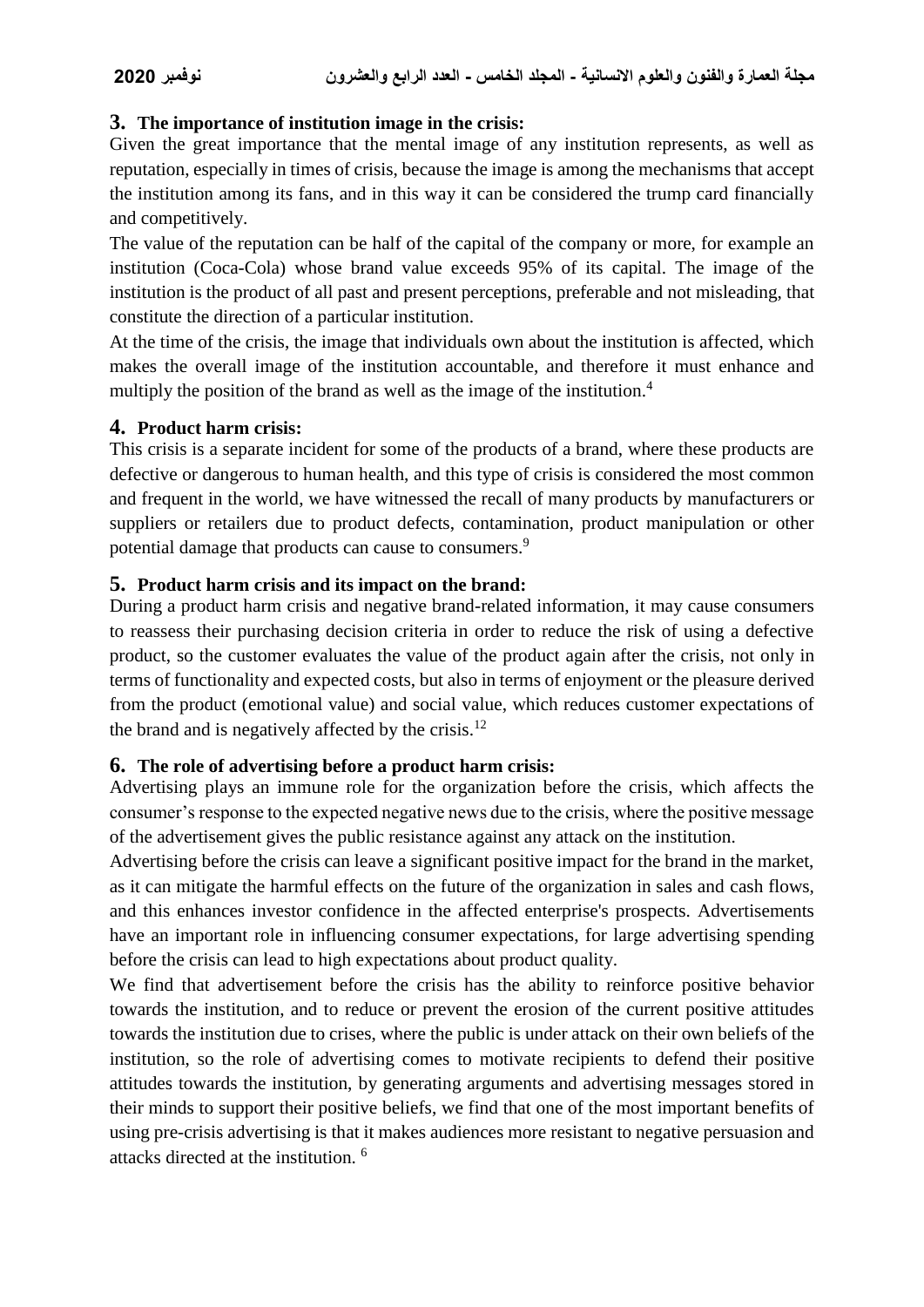Preferably, the type of advertisement before the crisis about social behaviors associated with the institution, such as charitable work in various fields (such as education, health, environmental issues and orphan care), the use of ads that serve society have the strongest impact on the consumer rather than advertising for promoting the institution, and those ads are of a very strong influence in times of crisis where these announcements create an aura of protection around the organization's positive reputation from any negative impacts coming after a crisis has occurred.

Finally, we find that the institution's advertisements before the crisis can prevent changes in consumer behavior due to negative information, and will enhance the consumer's resistance to negative news about the organization, because the announcement generally includes a defense in support of the institution.<sup>15</sup>

#### **7. The advertising importance at the time of the product harm crisis:**

Advertising is a very important element in the marketing communication of the corporation, as it affects the environment in which the corporation lives by enhancing its reputation and positive image among consumers, as it affects the way they think and accept them for the corporation's brand, especially in times of crisis, so corporations spend very large amounts of money on those ads to maintain their position in the markets. After the institutions were exposed to large waves of negative criticism and crises, the researchers called for greater integration of institutional communication strategies to improve the institution's long-term reputation, and communication strategies evolved to meet these challenges, so the role of institutional advertising has gradually expanded beyond promotional purposes.

So, it aims to create a positive attitude and improve positive feelings directly towards the institution in the eyes of consumers, and the organization's announcements are of particular importance at the time of the crisis, because it allows institutions to provide quick responses to the crisis with an unified voice while presenting its various messages in an organized manner through many multiple communication channels, so it Communicates directly with a large number of audiences, so we find the foundation's ads of great strategic value in the context of communicating with crises.<sup>10</sup>

#### **8. Advertising and consumer:**

When an organization faces a crisis, this crisis works to make the institution lose what is known as its societal legitimacy. The legitimacy of the institution is achieved when harmony is achieved between the societal values embedded in the behavioral rules of the larger social system of which the institution is part of.

Consequently, the organization must announce that it is working on the same approach that is consistent with the values and behavioral rules of society, as it achieves harmony among its strategic plans and the expectations of the public. Audience and statements that follow the oneway dialogue method should not be issued.

Crisis advertising strategies refer to consumer behavior, purchasing habits, and preference for one product over another. The purchasing habit of the consumer is usually due to the economic state of the country, which has the greatest psychological impact on the consumer and may sometimes push him/her to what is known as purchasing depression.<sup>2</sup>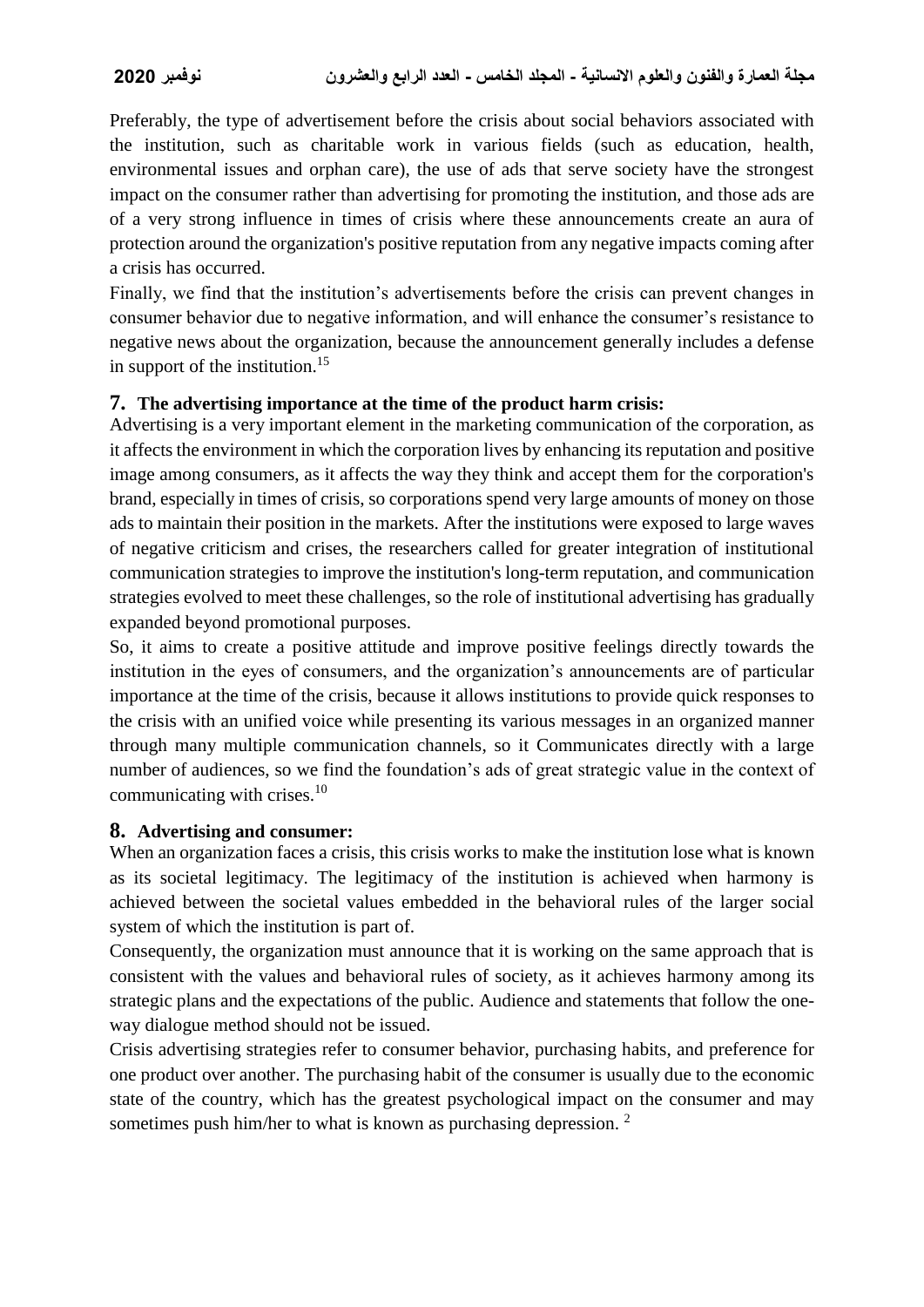#### **9. Consumer response to the advertising in crisis:**

Consumers are exposed to a large amount of negative publicity about the institution during the crisis and it is certain that it constitutes a negative attitude, and here comes the role of advertising during the crisis that helps reduce consumer resistance to the institution.

The consumer must be exposed during this time of the crisis to greatest amount of the institution's announcement, and the content of the advertising message is preferably to be positive messages about the institution.

### **Research results:**

#### **After the theoretical and analytical study, the research reached some results:**

1. The necessity of using strategies of theory image restoration with advertising as one of the most important methods that can be used to improve the positive image of the organization at the time of the product harm crisis.

2. The advertising silence of the organization at the time of the product harm crisis is not in its final interest, but rather helps to confirm the negative mental image of it because of the crisis.

3. Advertising has an effective role after a product harm crisis, whereby it can provide specific advertising messages to influence the perceptions of the enterprise's audience, and emphasize its good reputation in terms of the quality of its products and services and the organization's efficiency in crisis management.

### **Research Recommendations:**

#### **Through the results obtained, the researcher recommends the following:**

1. The necessity of the institution relying on strategies of theory image restoration at the time of the product harm crisis, and not using unworked methods to save the institution from the negative damages of the crisis.

2. Paying attention to the effective role the advertisement plays in the time of the product harm crisis.

3. Advertising designers must submit a specific advertising message regarding crisis events to change negative opinions and impressions about the organization at the time of the product harm crisis, and try to retrieve the positive image of it before the crisis in an attractive, simplified and different way.

#### **References:**

#### **First: Arabic References:**

1. Al-Khidr, Ahmed Elias: The mental image in the field of public relations (concept, composition and influencing factors), published research, Journal of Communication Research, No. 2, Faculty of Arts and Information, Al-Zaytoonah University, Libya, 2017.

2. Ayada, Basant: The Role of Advertising in Crisis Management in Egypt: A Case Study of (Heinz Company - Egypt) - Research in Design Magazine - The Seventh Magazine - Issue 2 - April 2017

3. Gamil Hasan El Shara, Alaa: Advertising idea between social meaning and receiver behaviour- Journal of Architecture, Arts and Humanistic Science-2018

4. Nagy, Rashid: The role of Jordanian media in shaping the mental image of young people, Master Thesis, College of Journalism and Information, Petra University, Jordan, 2015.

5. Al-Tayyeb, Mohamed Ahmed: Skills of Crisis Management, Disasters and Difficult Situations - The Egyptian General Book Authority - Cairo-2006